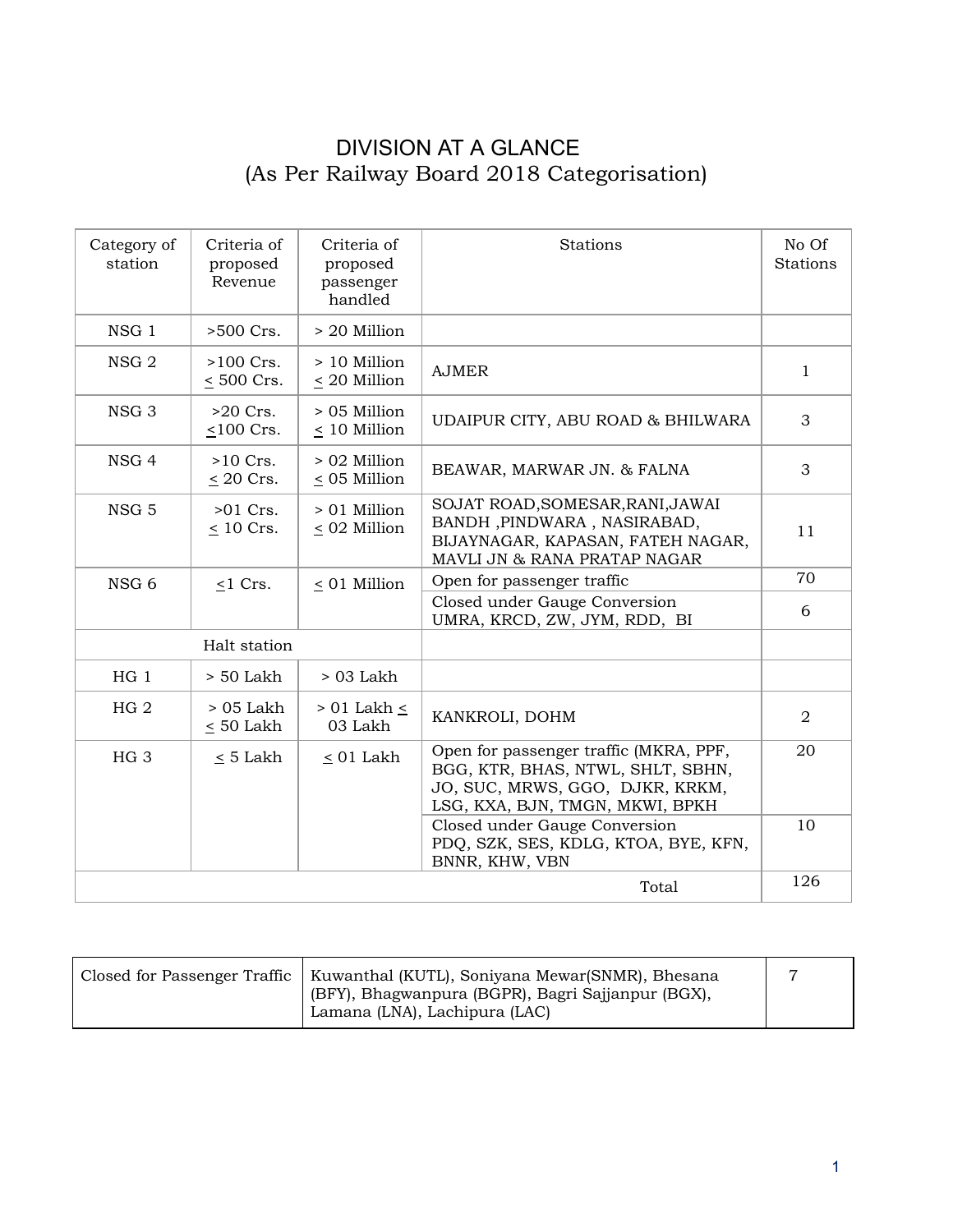## Commercial Indices

| Description                                                         | <b>Details</b>                                                                                                                                                                                                                                                                                                                                                           |
|---------------------------------------------------------------------|--------------------------------------------------------------------------------------------------------------------------------------------------------------------------------------------------------------------------------------------------------------------------------------------------------------------------------------------------------------------------|
|                                                                     | $1 = (NSG-2) = AMER$                                                                                                                                                                                                                                                                                                                                                     |
|                                                                     | 3= (NSG-3) = UDAIPUR CITY, ABU ROAD, BHILWARA                                                                                                                                                                                                                                                                                                                            |
|                                                                     | 3= (NSG-4) = BEAWAR, MARWAR JN., FALNA                                                                                                                                                                                                                                                                                                                                   |
| UTS Facility (89)<br>Locations<br>(Unreserved                       | (NSG-5) SOJAT ROAD, SOMESAR, RANI, JAWAI BANDH,<br>$11 =$<br>PINDWARA, NASIRABAD, BIJAYNAGAR, KAPASAN, FATEH NAGAR,<br>MAVLI JN, RANA PRATAP NAGAR,                                                                                                                                                                                                                      |
| Ticketing system)                                                   | $70 = (NSG-6)$ (03 NSG/6 stations are converted to IBS hence UTS<br>removed KOTHAR, BANTA RAGHUNATHGARH, PIPLAJ)                                                                                                                                                                                                                                                         |
|                                                                     | $1 = (HG-2) = KANKROLI$                                                                                                                                                                                                                                                                                                                                                  |
|                                                                     | Total = 89 Station                                                                                                                                                                                                                                                                                                                                                       |
| PRS Facility (35)<br>Locations<br>(Passenger<br>Reservation System) | 8 -: (PRS) → AJMER, BEAWAR, RANI, FALNA, JAWAI BANDH, ABU ROAD,<br>UDAIPUR CITY, & BHILWARA.<br>17-: (UTS CUM PRS) →MDJN, DOZ, SOD, MJ, SOS, PDWA, NSD, BJNR,<br>GBP, MVJ, KIN, RPZ, DNRP, CBG, BI*, ZW*, UMRA*<br>(*Closed under GC)<br>10 -: (NRH) $\rightarrow$ PSCY, MVU, PABJ, PNWT, RJMD, ZRTI, PSVB, PSSP, &<br>PDSA, P-232 (Pushkar) $\rightarrow$ (Post office) |
| <b>ATVM</b>                                                         | 17 -> AJMER (11), UDAIPUR CITY (3), ABU ROAD (3), BEAWAR (2),<br>BHILWARA (5), RANA PRATAP NAGAR (2), MARWAR JN. (2), FALNA(2),<br>RANI(2), SOJAT ROAD(1), JAWAI BANDH (1), PINDWARA<br>(2),<br>BIJAYNAGAR (1) MADAR JN (1), DAURAI (1), NASIRABAD(1) & MAVLI<br>JN. $(2) = 42$ Machines                                                                                 |
| <b>JTBS</b>                                                         | 05->AJMER-2, BHILWARA-1, RANA PRATAP NAGAR-1 SWARUPGANJ-1                                                                                                                                                                                                                                                                                                                |
| STBA                                                                | 16->SENDRA, FATEH NAGAR, IQBALGARH, MANDAL, SHRI AMIRGADH,<br>BHUPALSAGAR, GANGRAR, HARIPUR,<br>JAWALI,<br>BANDANWARA.<br>KHEMLI, NANA, ADARSH NAGAR, CHITRASANI, RAILA ROAD &<br><b>GHOSUNDA</b>                                                                                                                                                                        |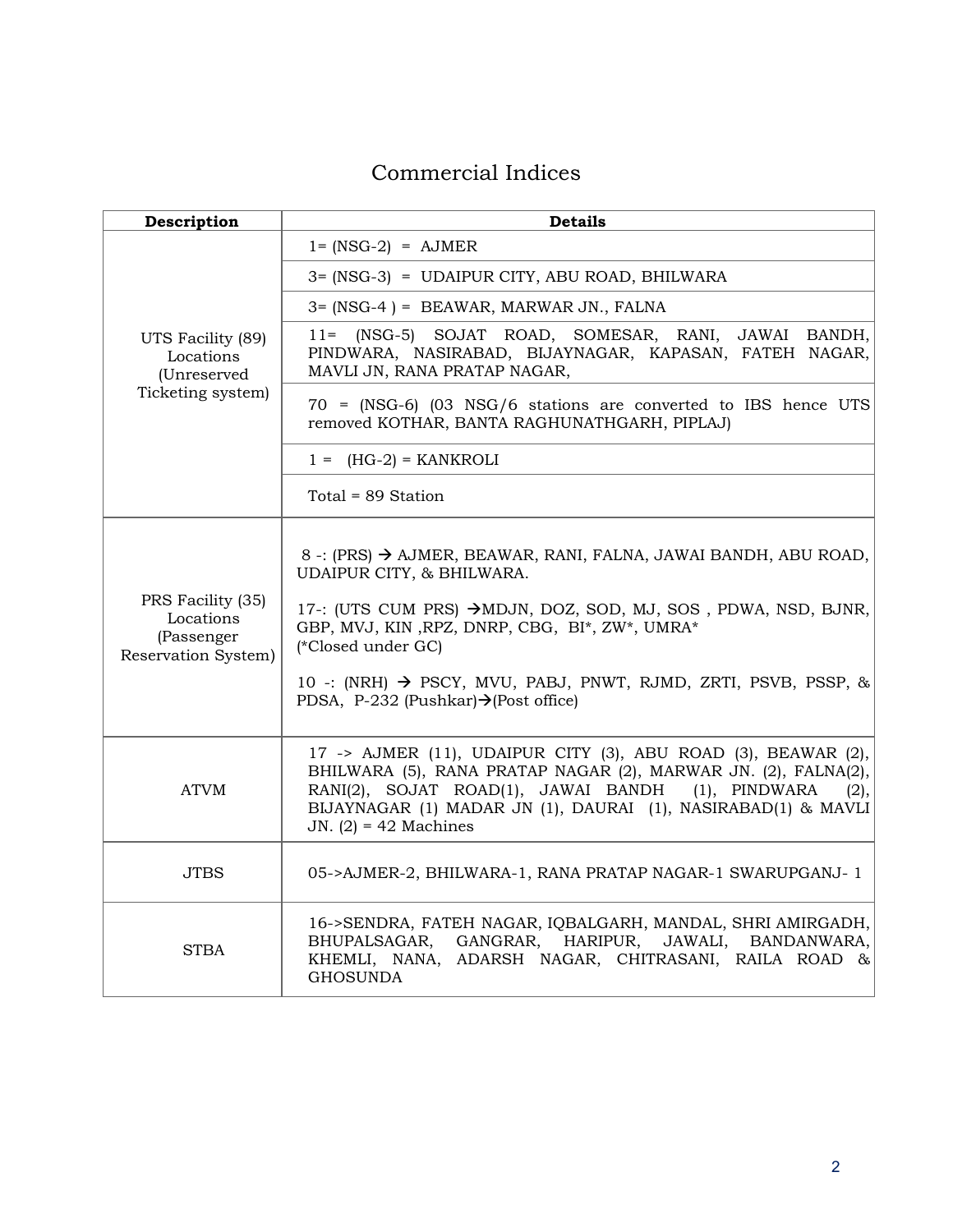## Commercial Indices (Cont.)

| <b>Description</b>                         | <b>Details</b>                                                                                                                                                                                                                                                                                                                                                                                                                                                                                                                     |  |
|--------------------------------------------|------------------------------------------------------------------------------------------------------------------------------------------------------------------------------------------------------------------------------------------------------------------------------------------------------------------------------------------------------------------------------------------------------------------------------------------------------------------------------------------------------------------------------------|--|
| <b>YTSK</b><br>(Yatri Ticket Sevak Kendra) | 01 -> UDAIPUR CITY                                                                                                                                                                                                                                                                                                                                                                                                                                                                                                                 |  |
| Halt station - Guard Booking               | 11 = BJN, SUC, SHLT, SBHN, TMGN, MRWS, KRKM, BPKH, KTR,<br>DJKR, PPF (Proposal sent to HQ for Closure).                                                                                                                                                                                                                                                                                                                                                                                                                            |  |
| Halt Stations-AgentBooking                 | 10=BHAS, JO, MKRA, NTWL, KXA, LSG, GGO, MKWI, DOHM & BGG                                                                                                                                                                                                                                                                                                                                                                                                                                                                           |  |
| Parcel Traffic                             | 07->AJMER, BEAWAR, MARWAR JN., FALNA, ABU ROAD,<br><b>BHILWARA &amp; UDAIPUR CITY</b>                                                                                                                                                                                                                                                                                                                                                                                                                                              |  |
| Leasing                                    | 12 units                                                                                                                                                                                                                                                                                                                                                                                                                                                                                                                           |  |
| PMS                                        | 4(AII, ABR, BHL, UDZ), Installation Date (AII-20.02.22, ABR: 12.05.22,<br>BHL: 21.02.22, UDZ: 11.05.22)                                                                                                                                                                                                                                                                                                                                                                                                                            |  |
| Commodities (Outward)                      | Cement, Clinker, Rock phosphate (Loose & Bags), Single super<br>phosphate, Container, water for industrial use                                                                                                                                                                                                                                                                                                                                                                                                                     |  |
| Commodities (Inward)                       | Food Grain, Fertilizer, Container and Coal.                                                                                                                                                                                                                                                                                                                                                                                                                                                                                        |  |
| Freight Terminals<br>(27)                  | Five Cement siding -: BNGS, UNCK, LCTS, SMPB, ACLR<br>Other Siding -: MHZR & CMCK (Concor)<br>Military siding: MSNN<br>Goods Shed (19) -: RPZ, DRB, MDPA, HMG, JWB, UMRA, NDT,<br>DET, DOZ, MJ, MXO, FAN, GGR, MDJN, SOD, ABR, AIS, PUHT,<br><b>DNRP</b>                                                                                                                                                                                                                                                                           |  |
| <b>Freight Terminals</b><br>(DFCC) (12)    | MJND, BGMN, SDHN, HPRN, CNLN, JALN, BRLN, KVJN, BNSN,<br>SRPD, SIMN, CPFS                                                                                                                                                                                                                                                                                                                                                                                                                                                          |  |
| <b>TMS</b><br>(Terminal Management system) | $14 \rightarrow$ DOZ, BNGS, SMPB, UNCK, LCTS, BHL, RPZ, DRB, CMCK,<br>MHZR, MDPA, HMG, CPFS and IT-Cell (Proxy Division office)                                                                                                                                                                                                                                                                                                                                                                                                    |  |
| <b>EIMWB</b>                               | 09 Locations / 10 EIMWB $\rightarrow$ CPFS, ACLR, BNGS, SMPB/2,<br>UNCK, LCTS, DRB, CMCK and MHZR,                                                                                                                                                                                                                                                                                                                                                                                                                                 |  |
| EIMWB (FOIS integrated)                    | 05 locations/ 06 EIMWB $\rightarrow$ BNGS, SMPB/2, UNCK, CMCK, LCTS                                                                                                                                                                                                                                                                                                                                                                                                                                                                |  |
| Debit credit system                        | 7- Shree (BNGS & SMPB), JK Lakshmi (LCTS), CFL, IFFC, KRIB<br>(RPZ & DRB), Jubilant (DET), FCI (MJ, DOZ, HMG, RPZ),                                                                                                                                                                                                                                                                                                                                                                                                                |  |
| E-PAYMENT                                  | Shree Cement Ltd- BNGS, SMPB<br>J K Lakshmi Cement- LCTS<br>Ultra Tech Nath dwara Cement ltd - UNCK<br>Coromandel International Ltd (RPZ, DRB)<br>M/S Innovative B2B Logistics Solutions Ltd (NDT, MD)<br>M/S Adani Logistics Ltd (NDT)<br>12<br>M/S Gateway Rail Freight Ltd. (DOZ, MDJN)<br>M/S Container Rail Road Services (DOZ)<br>M/S Intl Cargo Terminals and Infrastructure. p. Ltd. (DOZ)<br>M/S Kribhco Infrastructure Ltd. (DOZ)<br>CONCOR- MHZR, KLH, CMCK, BNGS<br>(Advance payment System)<br>Ambuja Cement Ltd-ACLR |  |
| Freight Rebate scheme                      | LTTC- UTCL (UNCK), GACL (ACC),<br>02                                                                                                                                                                                                                                                                                                                                                                                                                                                                                               |  |